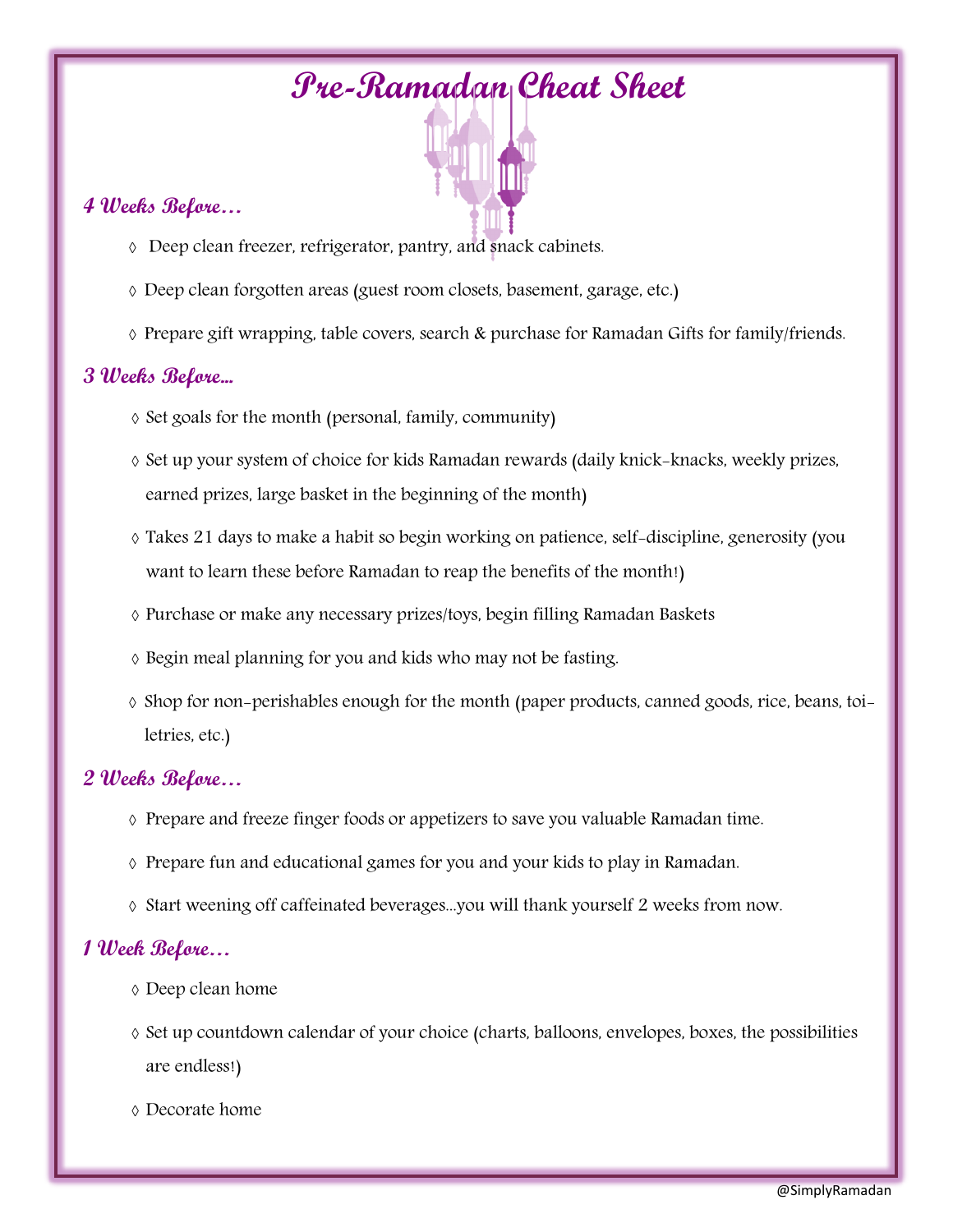| <b><i>Pre-Ramadan Cheat Sheet</i></b>              |  |  |  |  |  |  |  |
|----------------------------------------------------|--|--|--|--|--|--|--|
|                                                    |  |  |  |  |  |  |  |
| 4 weeks Checklist                                  |  |  |  |  |  |  |  |
| ◊ Clean out.                                       |  |  |  |  |  |  |  |
| Freezer                                            |  |  |  |  |  |  |  |
| Refrigerator                                       |  |  |  |  |  |  |  |
| Pantry                                             |  |  |  |  |  |  |  |
| Snack cabinets                                     |  |  |  |  |  |  |  |
| Other.                                             |  |  |  |  |  |  |  |
| <u> 1990 - Jan Barnett, politik e</u>              |  |  |  |  |  |  |  |
|                                                    |  |  |  |  |  |  |  |
| ◊ Deep clean forgotten areas                       |  |  |  |  |  |  |  |
| Closets                                            |  |  |  |  |  |  |  |
| Basement                                           |  |  |  |  |  |  |  |
| Garage                                             |  |  |  |  |  |  |  |
| Other.                                             |  |  |  |  |  |  |  |
|                                                    |  |  |  |  |  |  |  |
| ◊ Prepare.                                         |  |  |  |  |  |  |  |
| Gift wrapping                                      |  |  |  |  |  |  |  |
| Table covers                                       |  |  |  |  |  |  |  |
| Ramadan Gifts for family/friends.                  |  |  |  |  |  |  |  |
| $\Box$ Other.                                      |  |  |  |  |  |  |  |
| <u> 1989 - Johann Barbara, martxa amerikan per</u> |  |  |  |  |  |  |  |
|                                                    |  |  |  |  |  |  |  |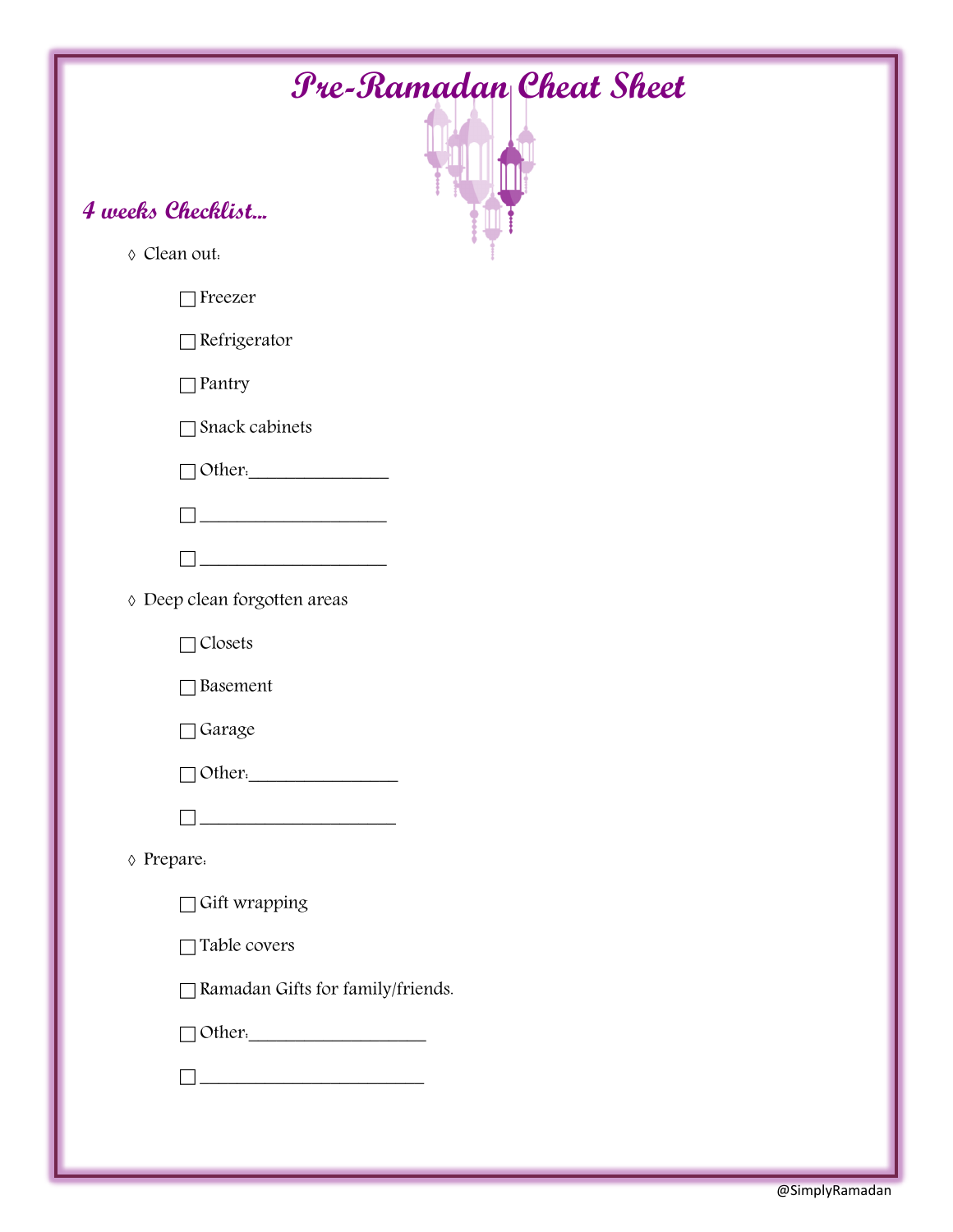| <b>Pre-Ramadan Cheat Sheet</b>                                                                                                        |
|---------------------------------------------------------------------------------------------------------------------------------------|
| 3 Weeks Before                                                                                                                        |
| ◊ Set goals for the month (at least 3 personal, 2 family, 1 community)                                                                |
|                                                                                                                                       |
|                                                                                                                                       |
|                                                                                                                                       |
|                                                                                                                                       |
|                                                                                                                                       |
|                                                                                                                                       |
|                                                                                                                                       |
| <u> 1989 - Johann Barbara, martin a</u>                                                                                               |
| ◊ Set up your system of choice for kids Ramadan rewards                                                                               |
| Daily knick-knacks (recommended ages 0-3)                                                                                             |
| Weekly prizes (recommended ages 3-12)                                                                                                 |
| Random earned prizes (recommended 12+)                                                                                                |
| Large basket in the beginning of the month                                                                                            |
| ◊ Purchase or make any necessary prizes/toys.                                                                                         |
| ◊ Takes 21 days to make a habit, you want to learn these before Ramadan to reap the benefits of the month!                            |
| Patience                                                                                                                              |
| Self-discipline                                                                                                                       |
| Generosity, Humbleness                                                                                                                |
| Thankfulness                                                                                                                          |
| ◊ Begin meal planning for you and kids who may not be fasting.                                                                        |
| ◊ Shop for non-perishables enough for the month (paper products, table covers, pasta, canned goods, rice,<br>beans, toiletries, etc.) |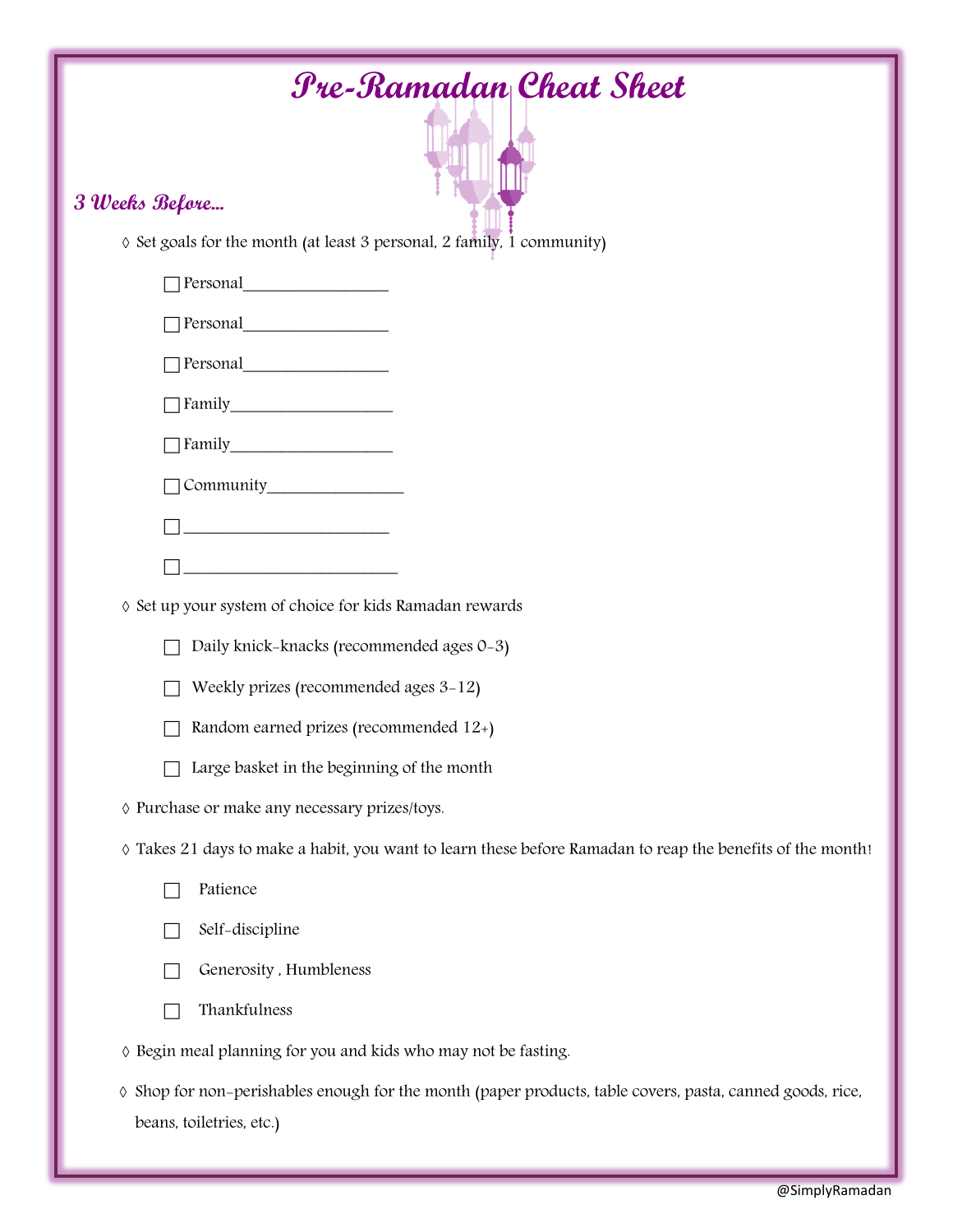| <b><i>Pre-Ramadan</i></b> Cheat Sheet                                                                                                                              |  |  |  |  |  |  |  |  |
|--------------------------------------------------------------------------------------------------------------------------------------------------------------------|--|--|--|--|--|--|--|--|
|                                                                                                                                                                    |  |  |  |  |  |  |  |  |
| 2 Weeks Before                                                                                                                                                     |  |  |  |  |  |  |  |  |
| ◊ Prepare and freeze finger foods or appetizers to save you valuable Ramadan time (1 for each week<br>eggrolls, samosas, cheese and meat rolls are our favorites!) |  |  |  |  |  |  |  |  |
| <u> 1989 - Johann Barnett, fransk politik (</u>                                                                                                                    |  |  |  |  |  |  |  |  |
|                                                                                                                                                                    |  |  |  |  |  |  |  |  |
|                                                                                                                                                                    |  |  |  |  |  |  |  |  |
|                                                                                                                                                                    |  |  |  |  |  |  |  |  |
|                                                                                                                                                                    |  |  |  |  |  |  |  |  |
| ◊ Stock up on some quick and healthy suhur ideas.                                                                                                                  |  |  |  |  |  |  |  |  |
| Frozen berries (great for smoothies, in water, with Greek yogurt)                                                                                                  |  |  |  |  |  |  |  |  |
| Frozen healthy bites/muffins                                                                                                                                       |  |  |  |  |  |  |  |  |
| Nuts, nut butters, any kind of healthy fat to keep you full                                                                                                        |  |  |  |  |  |  |  |  |
| Chia seeds and black seeds (cures everything except death)                                                                                                         |  |  |  |  |  |  |  |  |
| ◊ Prepare fun and educational games for you and your kids to play in Ramadan. Try and make                                                                         |  |  |  |  |  |  |  |  |
| games educational, beneficial, and fun! Look for hidden benefits like.                                                                                             |  |  |  |  |  |  |  |  |
| Patience                                                                                                                                                           |  |  |  |  |  |  |  |  |
| Teamwork, generosity                                                                                                                                               |  |  |  |  |  |  |  |  |
| Following directions                                                                                                                                               |  |  |  |  |  |  |  |  |
| Problem-Solving                                                                                                                                                    |  |  |  |  |  |  |  |  |
| Academic (colors, shapes,, etc.)                                                                                                                                   |  |  |  |  |  |  |  |  |
| ◊ Start weening off caffeinated beveragesyou will thank yourself 2 weeks from now.                                                                                 |  |  |  |  |  |  |  |  |